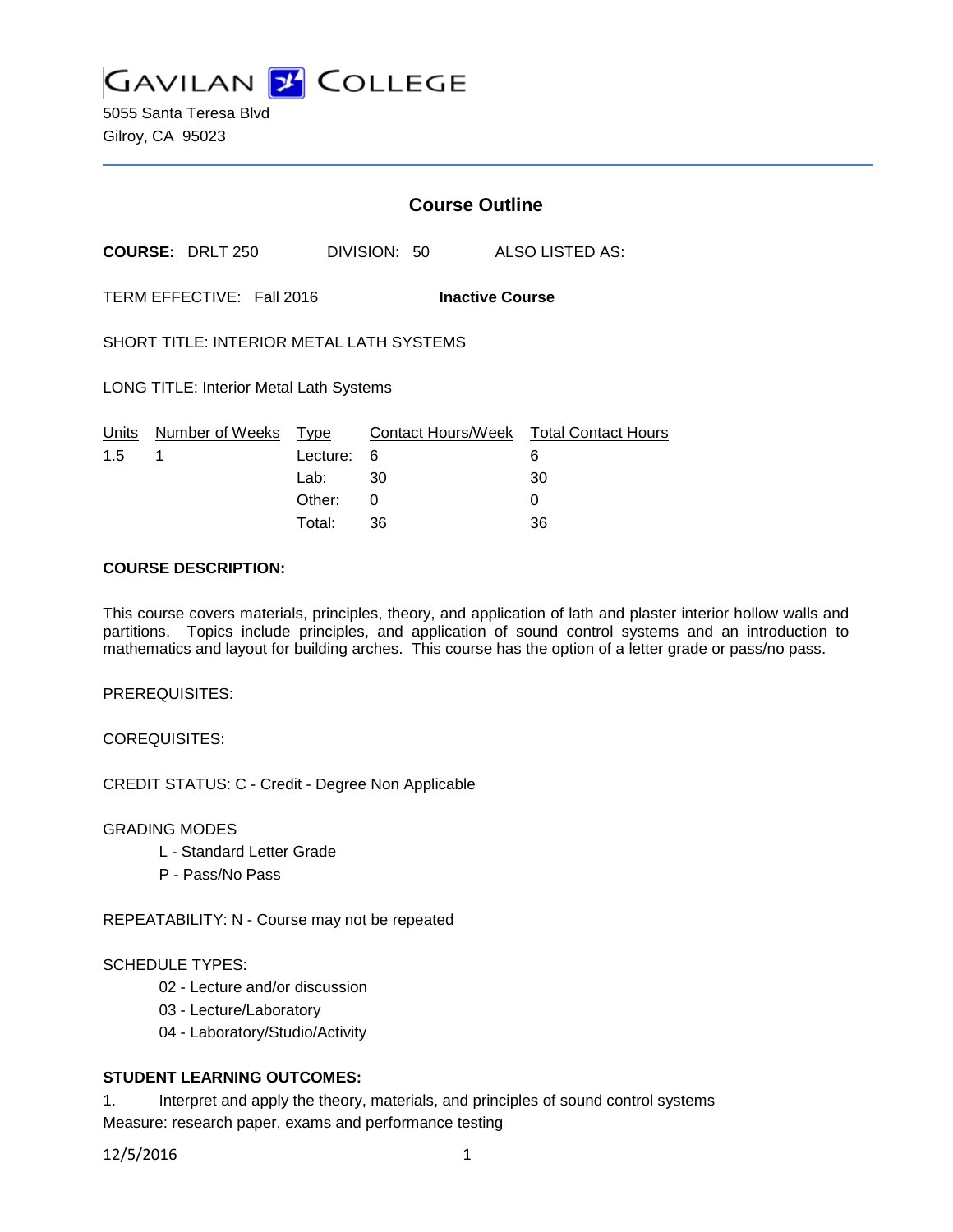PLO: 7, 1, 2, 3, 5, 6  $II$  O: GE-LO: Year assessed or anticipated year of assessment: 2014

2. Interpret and apply the theory, materials, and principles of lath and plaster hollow and pre-fabricated walls

Measure: research paper, exams and performance testing

PLO: 7, 1, 2, 3, 5, 6 ILO: GE-LO:

Year assessed or anticipated year of assessment: 2014

# PROGRAM LEARNING OUTCOMES:

1. Attain journey level skills needed to be successful in residential and commercial construction.

2. Locate on blueprints and in the specifications, the information needed to construct various types of load bearing and non-load bearing walls, fire protection walls and ceilings.

CONTENT, STUDENT PERFORMANCE OBJECTIVES, OUT-OF-CLASS ASSIGNMENTS

Inactive Course: 11/28/2016

Out-of-class assignments: For each topic, the student will read chapters and do the homework assignments at the end of the those chapters.

6 lec/3 lab Hours Safety practices and principles

Theory and principles of sound control systems

History of lath and plaster

SLO: The student will evaluate, select, and safely install sound control systems. The student will evaluate, select, and safely install lath and plaster partitions.

Assignments: Read the chapters covered in the lecture and answer the study guide question on the assigned subject. Locate and read in the text or online regarding sound control systems, and lath and plaster partitions. Safely install sound control systems, and lath and plaster partitions. Describe applications of sound control systems.

4 lec/3 lab Hours Material and principles of lath and plaster hollow walls.

Material and principles of lath and plaster pre-fabricated walls.

SLO: The student will select, install, and evaluate material and principles of lath and plaster hollow and prefabricated walls.

Assignments: Read the chapters covered in the lecture and answer the study guide question on the assigned subject. Locate and read in the text or online regarding material and principles of lath and plaster hollow and pre-fabricated walls. Install lath and plaster hollow and pre-fabricated walls.

6 lec/6 lab Hours Identifying and installing lath wall coverings

Material and principles of solid lath and plaster partitions.

Theory and principles of pilaster and column furring

SLO: The student will identify, evaluate, and install lath wall coverings. The student will select, install, and evaluate material for solid lath and plaster partitions. The student will select, install, and evaluate material for pilaster and column furring.

Assignments: Read the chapters covered in the lecture and answer the study guide question on the assigned subject. Select, evaluate, and use material for lath wall coverings, solid lath and plaster partitions, and pilaster and column furring. Install lath wall coverings, solid lath and plaster partitions, and pilaster and column furring.

3.5 lec/4.5 lab Hours Identifying lathing accessories

Principles, layout, and mathematics of arches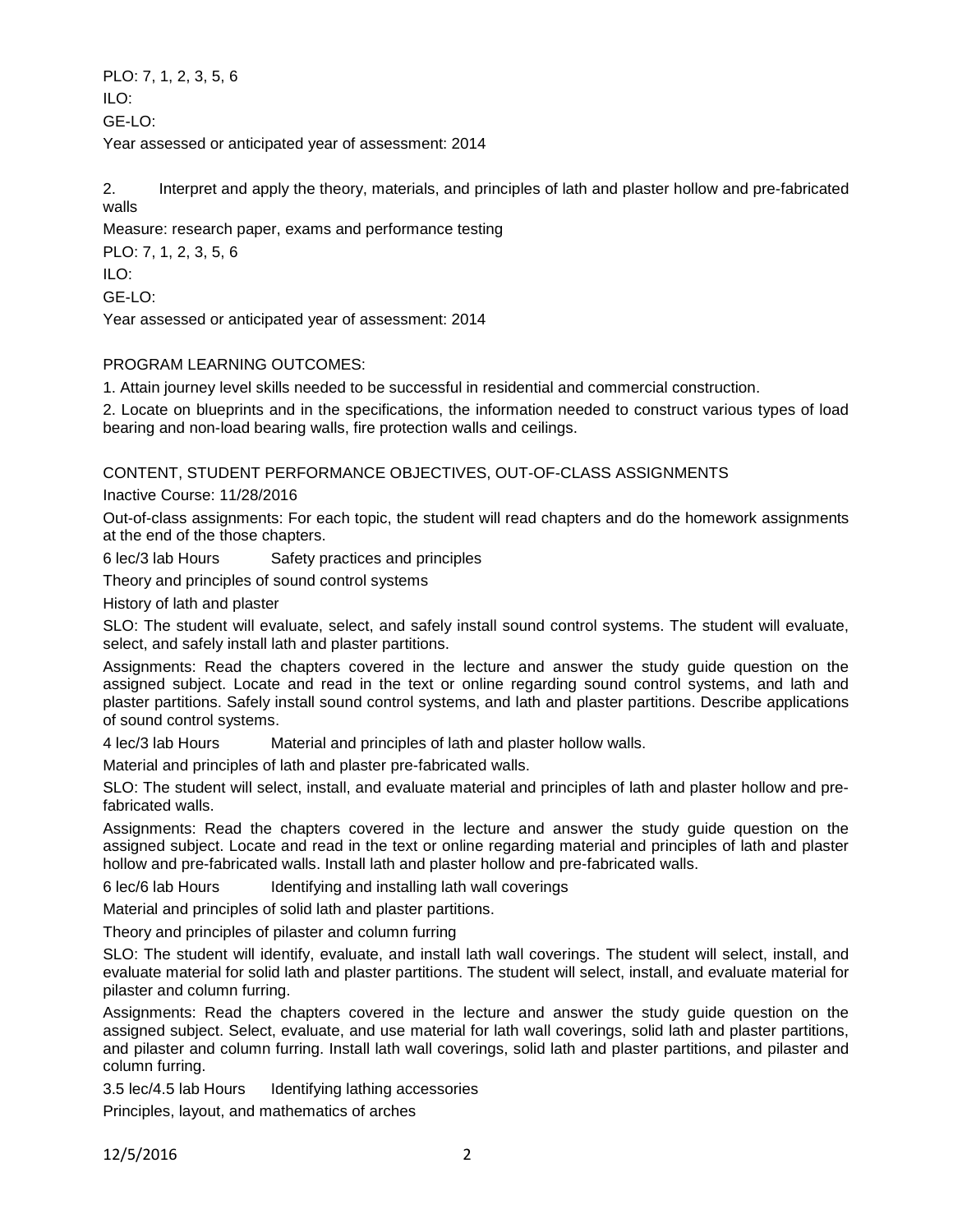SLO: The student will evaluate, identify, and select lathing accessories. The student will evaluate the principles, layout, and mathematics of arches. The student will install lathing accessories and arches.

Assignments: Read the chapters covered in the lecture and answer the study guide question on the assigned subject. Select, evaluate, and install lathing accessories and arches. Describe lath and plaster installation methods used on job-sites.

1.5 lec/1.5 lab Hours Final examination and term project

### **METHODS OF INSTRUCTION:**

- A. Lecture and discussion
- B. Visual aids
- C. Demonstrations
- D. Group hands-on exercise
- E. Individual hands-on exercise
- F. One-on-one hands-on instruction

**METHODS OF EVALUATION:** CATEGORY 1 - The types of writing assignments required: Percent range of total grade: 10 % to 30 % Written Homework Reading Reports Lab Reports Essay Exams Term or Other Papers If this is a degree applicable course, but substantial writing assignments are NOT appropriate, indicate reason: Course primarily involves skill demonstration or problem solving CATEGORY 2 - The problem-solving assignments required: Percent range of total grade: 10 % to 40 % Homework Problems Field Work Lab Reports Quizzes Exams CATEGORY 3 - The types of skill demonstrations required: Percent range of total grade: 20 % to 70 % Class Performance/s Field Work Performance Exams CATEGORY 4 - The types of objective examinations used in the course: Percent range of total grade: 10 % to 30 % Multiple Choice True/False Matching Items Completion CATEGORY 5 - Any other methods of evaluation: Percent range of total grade: 0%

# **REPRESENTATIVE TEXTBOOKS:**

12/5/2016 3